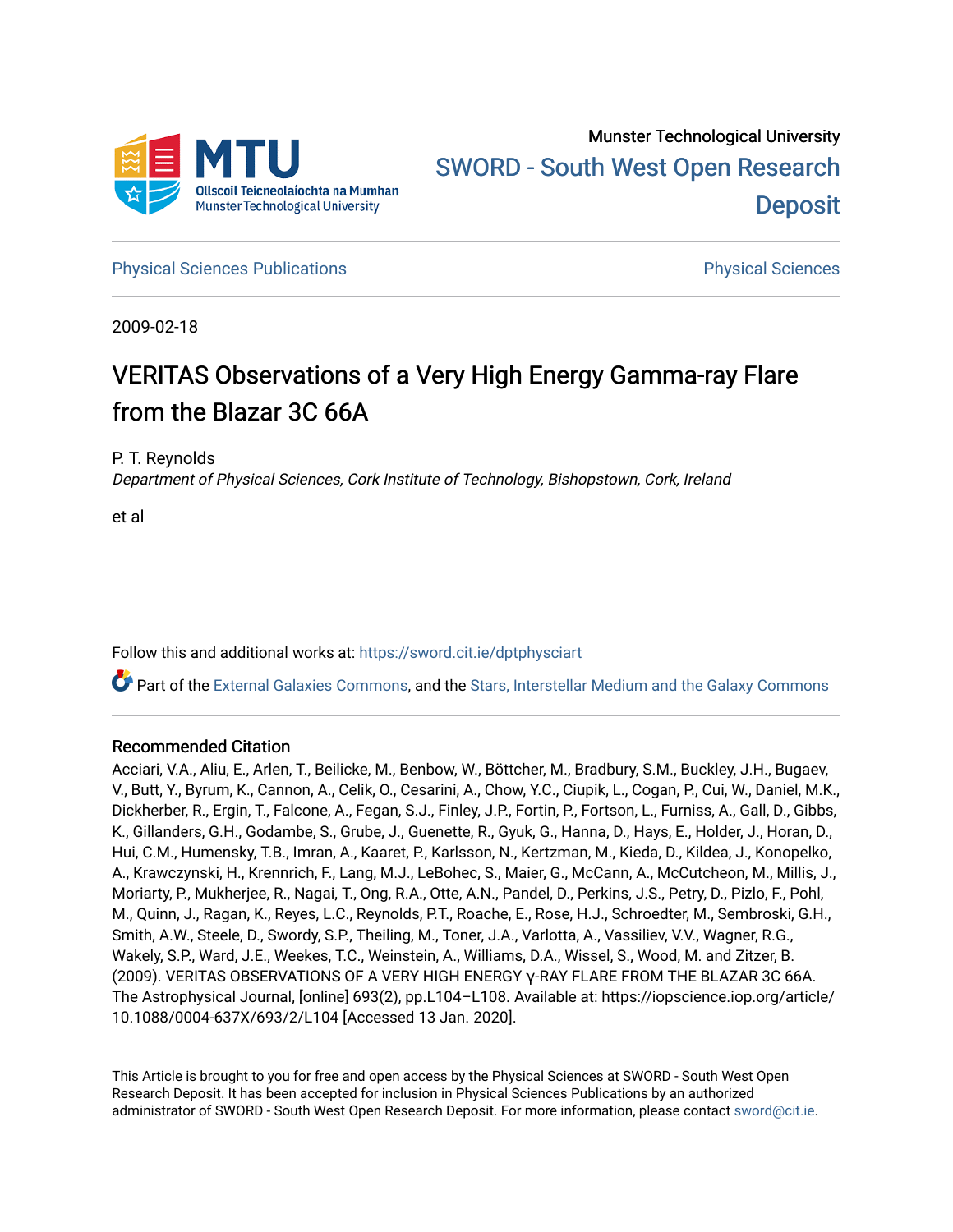## VERITAS OBSERVATIONS OF A VERY HIGH ENERGY *γ* -RAY FLARE FROM THE BLAZAR 3C 66A

V. A. Acciari<sup>1</sup>, E. Aliu<sup>2</sup>, T. Arlen<sup>3</sup>, M. Beilicke<sup>4</sup>, W. Benbow<sup>5</sup>, M. Böttcher<sup>6</sup>, S. M. Bradbury<sup>7</sup>, J. H. Buckley<sup>4</sup>, V. Bugaev<sup>4</sup>, Y. Butt<sup>8</sup>, K. Byrum<sup>9</sup>, A. Cannon<sup>10</sup>, O. Celik<sup>3</sup>, A. Cesarini<sup>11</sup>, Y. C. Chow<sup>3</sup>, L. Ciupik<sup>12</sup>, P. Cogan<sup>13</sup>, W. Cui<sup>14</sup>, M. K. DANIEL<sup>7,30</sup>, R. DICKHERBER<sup>4</sup>, T. ERGIN<sup>8</sup>, A. FALCONE<sup>15</sup>, S. J. FEGAN<sup>3</sup>, J. P. FINLEY<sup>14</sup>, P. FORTIN<sup>16</sup>, L. FORTSON<sup>12</sup>, A. Furniss<sup>17</sup>, D. Gall<sup>14</sup>, K. Gibbs<sup>5</sup>, G. H. Gillanders<sup>11</sup>, S. Godambe<sup>18</sup>, J. Grube<sup>10</sup>, R. Guenette<sup>13</sup>, G. Gyuk<sup>12</sup>, D. Hanna<sup>13</sup>, E. Hays<sup>19</sup>, J. Holder<sup>2</sup>, D. Horan<sup>20</sup>, C. M. Hui<sup>18</sup>, T. B. Humensky<sup>21</sup>, A. Imran<sup>22</sup>, P. Kaaret<sup>23</sup>, N. Karlsson<sup>12</sup>, M. KERTZMAN<sup>24</sup>, D. KIEDA<sup>18</sup>, J. KILDEA<sup>5</sup>, A. KONOPELKO<sup>25</sup>, H. KRAWCZYNSKI<sup>4</sup>, F. KRENNRICH<sup>22</sup>, M. J. LANG<sup>11</sup>, S. LEBOHEC<sup>18</sup>, G. MAIER<sup>13</sup>, A. McCann<sup>13</sup>, M. McCutcheon<sup>13</sup>, J. Millis<sup>26</sup>, P. Moriarty<sup>1</sup>, R. Mukherjee<sup>16</sup>, T. Nagai<sup>22</sup>, R. A. Ong<sup>3</sup>, A. N. OTTE<sup>17</sup>, D. PANDEL<sup>23</sup>, J. S. PERKINS<sup>5,31</sup>, D. PETRY<sup>27</sup>, F. PIZLO<sup>14</sup>, M. POHL<sup>22</sup>, J. QUINN<sup>10</sup>, K. RAGAN<sup>13</sup>, L. C. REYES<sup>28</sup>, P. T. REYNOLDS<sup>29</sup>, E. ROACHE<sup>5</sup>, H. J. ROSE<sup>7</sup>, M. SCHROEDTER<sup>22</sup>, G. H. SEMBROSKI<sup>14</sup>, A. W. SMITH<sup>9</sup>, D. STEELE<sup>12</sup>, S. P. SWORDY<sup>21</sup>, M. THEILING<sup>5</sup>, J. A. TONER<sup>11</sup>, A. VARLOTTA<sup>14</sup>, V. V. VASSILIEV<sup>3</sup>, R. G. WAGNER<sup>9</sup>, S. P. WAKELY<sup>21</sup>, J. E. WARD<sup>10</sup>, T. C. WEEKES<sup>5</sup>, A. WEINSTEIN<sup>3</sup>, D. A. WILLIAMS<sup>17</sup>, S. WISSEL<sup>21</sup>, M. WOOD<sup>3</sup>, AND B. ZITZER<sup>14</sup> <sup>1</sup> Department of Life and Physical Sciences, Galway-Mayo Institute of Technology, Dublin Road, Galway, Ireland<br><sup>2</sup> Department of Physics and Astronomy and the Bartol Research Institute, University of Delaware, Newark, DE School of Physics, University College Dublin, Belfield, Dublin 4, Ireland<sup>11</sup> School of Physics, National University of Ireland, Galway, Ireland <sup>12</sup> Astronomy Department, Adler Planetarium and Astronomy Museum, Chicago, IL 60605, USA<br><sup>13</sup> Physics Department, McGill University, Montreal, QC H3A 2T8, Canada<br><sup>13</sup> Physics Department of Physics, Purdue University, Wes <sup>25</sup> Department of Physics, Pittsburg State University, 1701 South Broadway, Pittsburg, KS 66762, USA <sup>27</sup> European Southern Observatory, Karl-Schwarzchild-Strasse 2, 85748 Garching, Germany<br><sup>27</sup> European Southern Observatory, Karl-Schwarzchild-Strasse 2, 85748 Garching, Germany <sup>28</sup> Kavli Institute for Cosmological Physics, University of Chicago, Chicago, IL 60637, USA<br><sup>29</sup> Department of Applied Physics and Instrumentation, Cork Institute of Technology, Bishopstown, Cork, Ireland

*Received 2009 January 19; accepted 2009 January 28; published 2009 February 18*

## ABSTRACT

The intermediate-frequency peaked BL Lacertae (IBL) object 3C 66A is detected during 2007–2008 in VHE (very high energy;  $E > 100$  GeV)  $\gamma$  rays with the VERITAS stereoscopic array of imaging atmospheric Cherenkov telescopes. An excess of 1791 events is detected, corresponding to a significance of 21.2 standard deviations (*σ*), in these observations (32.8 hr live time). The observed integral flux above 200 GeV is 6% of the Crab Nebula's flux and shows evidence for variability on the timescale of days. The measured energy spectrum is characterized by a soft power law with photon index  $\Gamma = 4.1 \pm 0.4$ <sub>stat</sub>  $\pm 0.6$ <sub>sys</sub>. The radio galaxy 3C 66B is excluded as a possible source of the VHE emission.

*Key words:* BL Lacertae objects: individual (3C 66A) – galaxies: active – gamma rays: observations

### 1. INTRODUCTION

Wills & Wills [\(1974\)](#page-5-0) first identified 3C 66A as a quasi-stellar object (QSO) using optical observations. It was subsequently classified as a BL Lacertae (BL Lac) object based on its significant optical and X-ray variability (Maccagni et al. [1987\)](#page-5-0). BL Lac objects are characterized by a double-humped spectral

energy distribution (SED) and are further classified according to the location of the lower energy hump, usually interpreted as synchrotron emission from relativistic electrons. Perri et al.  $(2003)$  locate the synchrotron peak between  $10^{15}$  and  $10^{16}$  Hz. Therefore, 3C 66A is classified as an intermediate-frequency peaked BL Lac object (IBL). To date, the majority of BL Lac objects detected at VHE (very high energy; *E >* 100 GeV) are high-frequency peaked BL Lac objects (HBLs). Only one other IBL, W Comae, has been detected above 100 GeV (Acciari et al. [2008\)](#page-5-0).

<sup>&</sup>lt;sup>30</sup> Now at Department of Physics, Durham University, South Road, Durham DH1 3LE, UK.

<sup>&</sup>lt;sup>31</sup> Author to whom any correspondence should be addressed.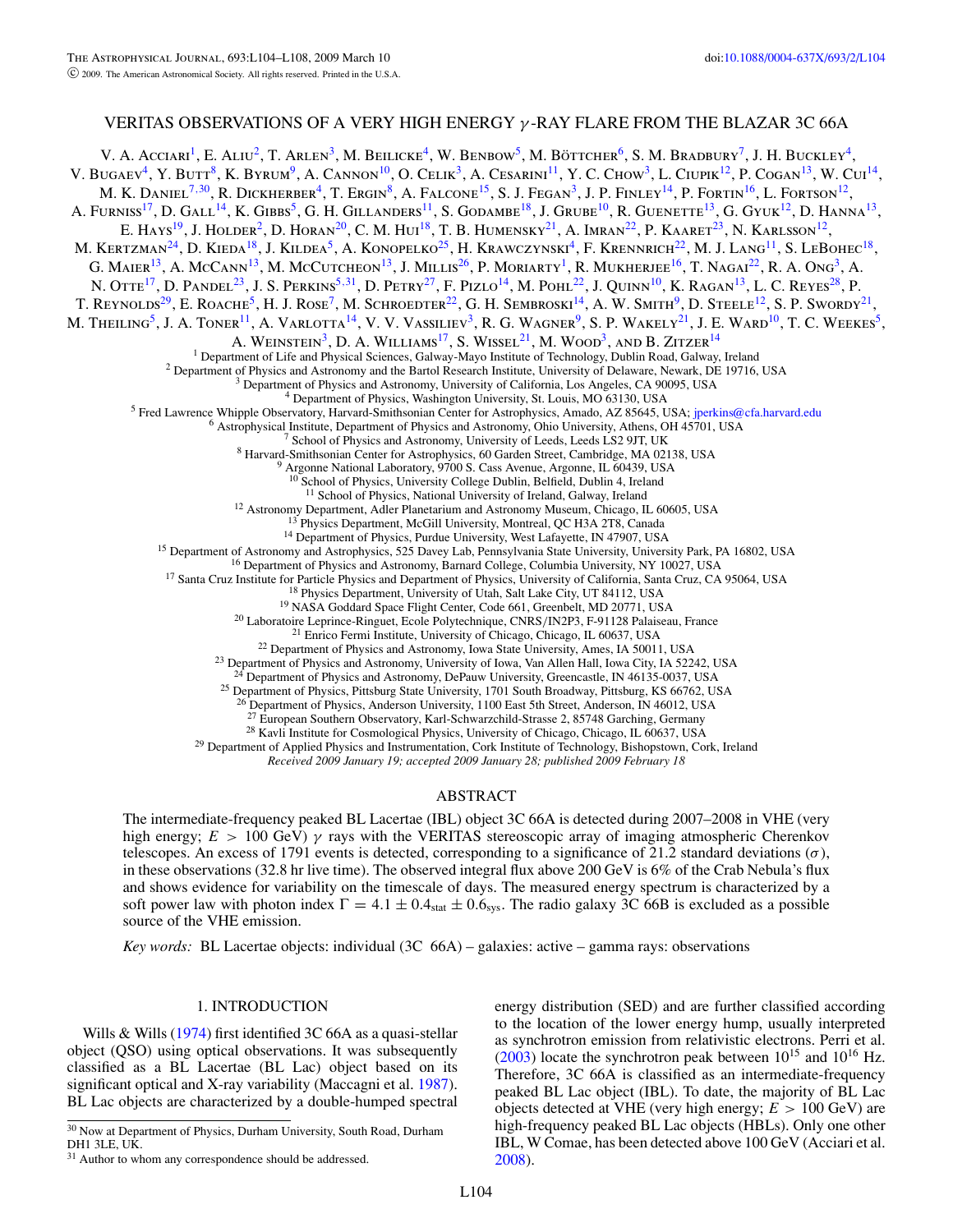<span id="page-2-0"></span>

**Table 1** Selection Cuts Applied to the Data for the Soft Cuts as well as the Standard Cuts<sup>a</sup>. Also shown are the results of the VERITAS observations of 3C 66A using both the standard analysis cuts and soft spectrum cuts.

| Cuts | $\theta^{\rm a}$                                           |                             |  |  | $Size^b$ $E_{th}^c$ $On^d$ $Off^e$ Alpha <sup>f</sup> Excess <sup>g</sup> Sig. |            |
|------|------------------------------------------------------------|-----------------------------|--|--|--------------------------------------------------------------------------------|------------|
|      |                                                            | $(\text{deg}^2)$ (DC) (GeV) |  |  |                                                                                | $(\sigma)$ |
|      | Soft $\lt$ 0.020 $\gt$ 200 120 7257 31201 0.1752 1791 21.1 |                             |  |  |                                                                                |            |
|      | Std. $\lt$ 0.013 $\gt$ 400 170 1258 5282 0.1400 518 16.0   |                             |  |  |                                                                                |            |

**Notes.**

<sup>a</sup> All other cuts outside of those shown here are the same.

<sup>b</sup> The photoelectron to digital count ratio is approximately four.

<sup>c</sup> Post-cuts energy threshold derived using a spectral index of 4.1.

<sup>d</sup> Number of on-source events passing cuts.

<sup>e</sup> Number of off-source events passing cuts.

<sup>f</sup> Normalization for the off-source events.

<sup>g</sup> Observed excess.

During states of high flux, continuum emission from the jet is dominant and overshadows the few emission lines from the rest of the galaxy. Blazars have few, if any, detectable emission lines, which makes determining the redshift difficult even under the best conditions. Based on a single line, interpreted as Mg ii, 3C 66A was determined to be at a redshift of  $z = 0.444$ (Miller et al. [1978\)](#page-5-0). In addition to this, Lanzetta et al. [\(1993\)](#page-5-0) identified a weak Ly*α* line corroborating these results. Since both measurements rely on a single line, the redshift of this BL Lac object is considered uncertain. Finke et al. [\(2008\)](#page-5-0) recently derived a lower limit of  $z = 0.096$ . The determination of the redshift is crucial to understanding this source at VHE due to the effect of the extragalactic background light (EBL; Hauser & Dwek [2001\)](#page-5-0). VHE *γ* rays are absorbed via pair production interactions with the infrared component of the EBL ( $\gamma$ <sub>vhe</sub> $\gamma$ <sub>ebl</sub> →  $e^+e^-$ ; Gould & Schréder [1967\)](#page-5-0). At VHE energies, this absorption causes a decrease in the observed flux and a softening of the observed spectrum. One can calculate an optical depth  $(\tau(z, E))$  based on an EBL density model, the redshift, and the  $\gamma$ -ray energy. The optical depth can be used to calculate the flux corrected for extragalactic absorption from the observed flux at a given energy ( $F_{\text{int}} = e^{\tau(z,E)} F_{\text{obs}}$ ). Without an accurate measure of the redshift, an accurate photon spectrum intrinsic to the blazar cannot be calculated or modeled.

The EGRET source 3EG J0222+4253, detected at an integral flux between  $(12.1 \pm 3.9) \times 10^{-8}$  and  $(25.3 \pm 5.8) \times 10^{-8}$ photons cm<sup>-2</sup> s<sup>-1</sup>, is associated with 3C 66A (Hartman et al. [1999\)](#page-5-0). Measurements of the spectrum indicated that the spectral index of  $2.01 \pm 0.14$  was influenced by the nearby pulsar PSR 0218+42, which is also inside the EGRET error box. A detailed study of the energy-dependent position of the EGRET source shows that the highest energy photons are coming from the BL Lac object and thus the spectrum is thought to continue out to the VHE band (Kuiper et al. [2000\)](#page-5-0). A re-analysis of the EGRET data by Nandikotkur et al. [\(2007\)](#page-5-0) finds a harder spectral index of  $1.95 \pm 0.14$  and a flux above 100 MeV of  $(17.7 \pm 2.8) \times 10^{-8}$  photons cm<sup>-2</sup> s<sup>-1</sup>. Recently, the Fermi Gamma-Ray Space Telescope also reported a detection of 3C 66A, contemporaneous with VHE data taken by VERITAS in the 2008–2009 season, at a higher flux than previously reported by EGRET (Tosti [2008\)](#page-5-0).

There have been several attempts to detect 3C 66A in VHE *γ* rays. The Crimean Astrophysical Observatory reported a 5.1*σ* detection above 900 GeV at an average integral flux of  $2.4 \times 10^{-11}$  cm<sup>-2</sup> s<sup>-1</sup> (Stepanyan et al. [2002\)](#page-5-0). Additionally, both the Whipple 10 m telescope (Horan et al. [2004\)](#page-5-0) and HEGRA



**Figure 1.** Distribution of  $\theta^2$  for on-source events (points) and normalized offsource events (shaded region) from observations of 3C 66A. The dashed line represents the cut on  $\theta^2$  applied to the data.



**Figure 2.** Energy spectrum of 3C 66A shown as solid points. The spectrum is well fitted by a power law with index  $Γ = 4.1 ± 0.4<sub>stat</sub> ± 0.6<sub>sys</sub>$  (solid line). The shaded area outlines the systematic error in the spectral index. Using the models of Franceschini et al. [\(2008\)](#page-5-0) and assuming a redshift of  $z = 0.444$ , the deabsorbed spectral index is calculated to be  $1.1 \pm 0.4$  showing that the very steep measured spectrum could be due to the distance of 3C 66A. This de-absorbed spectrum is shown as a dashed-dotted line and points. The MAGIC spectrum with index  $\Gamma = 3.1$  from Aliu et al. [\(2009\)](#page-5-0) is shown as a dotted line. The Crab Nebula's spectrum divided by 10 is also shown for comparison (dashed line).

telescope array (Aharonian et al. [2000\)](#page-5-0) observed 3C 66A and reported upper limits of  $\langle 0.35 \times 10^{-11} \text{cm}^{-2} \text{ s}^{-1} \rangle (99.9\%$ confidence; above 350 GeV) and *<sup>&</sup>lt;*1*.*<sup>4</sup> <sup>×</sup> <sup>10</sup>−11cm−<sup>2</sup> <sup>s</sup>−<sup>1</sup> (99% confidence; above 630 GeV), respectively. STACEE reported several upper limits between  $< 1.0$  and  $< 1.8 \times 10^{-10}$  cm<sup>-2</sup> s<sup>-1</sup> above 150–200 GeV depending on the source spectrum (Bramel et al. [2005\)](#page-5-0). Recently, MAGIC reported a 5*.*4*σ* detection of VHE emission above 150 GeV from observations in September to December 2007 coincident with 3C 66B. They exclude 3C 66A as the source of the VHE emission at an 85% confidence level (Aliu et al. [2009\)](#page-5-0).

#### 2. VERITAS DETECTOR AND OBSERVATIONS

The VERITAS detector is an array of four 12 m diameter imaging atmospheric Cherenkov telescopes located in southern Arizona (Weekes et al. [2002\)](#page-5-0). Designed to detect emission from astrophysical objects in the energy range from 100 GeV to greater than 30 TeV, VERITAS has an energy resolution of ∼15% and an angular resolution (68% containment) of ∼0*.* ◦1 per event. A source with a flux of 1% of the Crab Nebula is detected in ∼50 hr of observations while a 5% Crab Nebula flux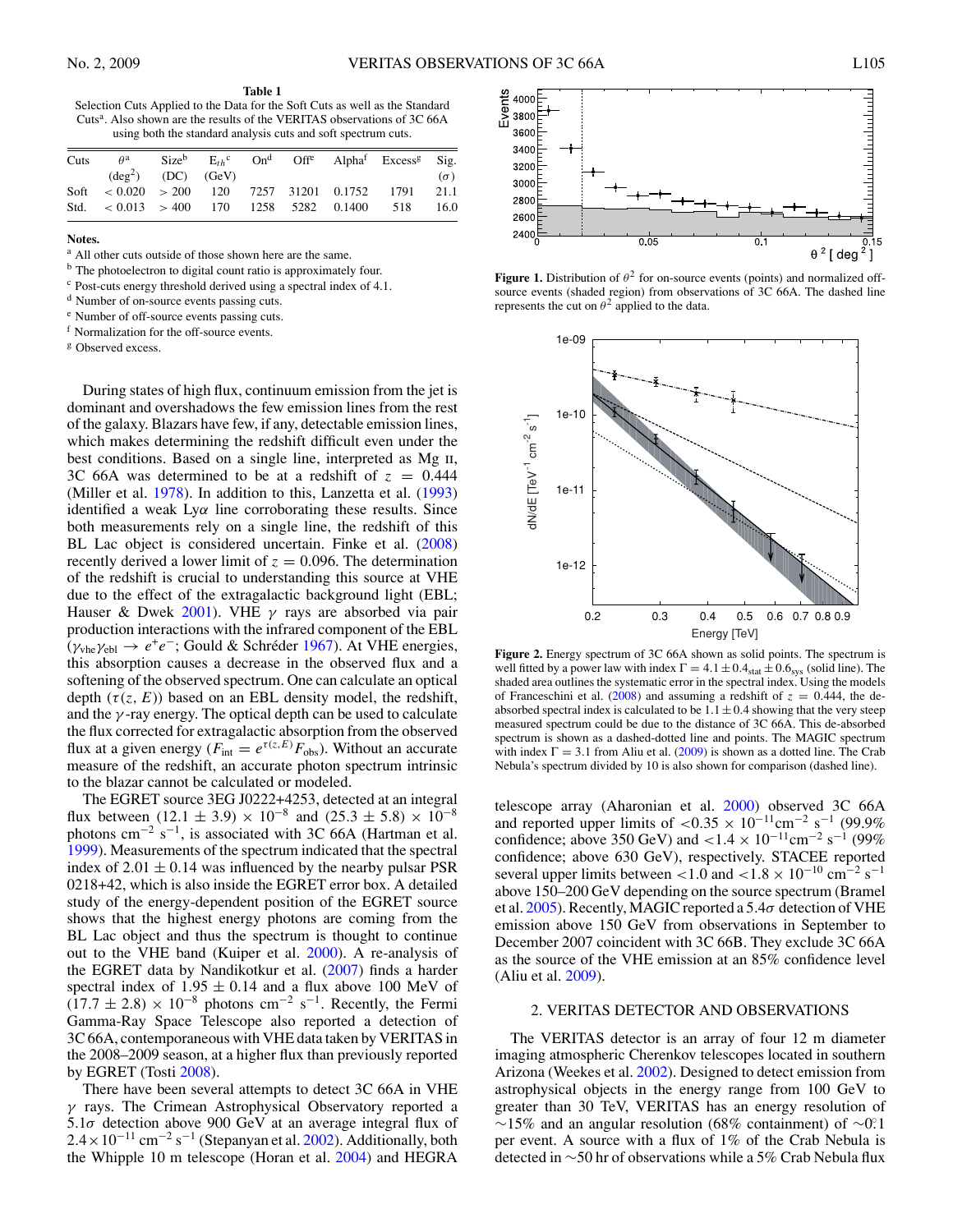<span id="page-3-0"></span>

Figure 3. Light curve binned by dark period (the time between two full moons) for the full data set from 3C 66A. These data indicate night-by-night variability for the second dark period (MJD 54734 through 54749) but not within any of the other dark periods. The inset details this dark period binned by night when the flare occurred.

source is detected in ∼2*.*5 hr. The field of view of the VERITAS telescopes is 3°.5. For more details on the VERITAS instrument and technique, see Holder et al. [\(2008\)](#page-5-0).

VERITAS observed 3C 66A for 14 hr from September 2007 through January 2008 (hereafter, the 2007–2008 season). From September through November 2008 (hereafter, the 2008–2009 season), a further 46 hr of data were taken. In total, 180 twentyminute exposures were made, where 109 exposures passed selection criteria which remove data with poor weather (based on infrared sky-temperature measurements) or with hardwarerelated problems. Data collection frequently occurred during poor weather conditions causing the lower selection throughput demonstrated here. In total, the 2007–2008 season resulted in 4.7 hr live time and the recent 2008–2009 season produced 28.1 hr live time. The average zenith angle was 17*.* ◦3. All data were taken on moonless nights in the "wobble" mode where the telescopes are pointed away from the source by  $\pm 0.5$  to allow for simultaneous background estimation (Berge et al. [2007\)](#page-5-0).

#### 3. ANALYSIS METHODS

Prior to event selection and background subtraction, the shower images are calibrated and cleaned as described in Cogan [\(2006\)](#page-5-0) and Daniel et al. [\(2008\)](#page-5-0). Several noise-reducing eventselection cuts are made at this point, including rejecting those events where only the two closest spaced telescopes participated in the trigger. Following the calibration and cleaning of the data, the events are parameterized using a moment analysis (Hillas [1985\)](#page-5-0). From this moment analysis, the scaled parameters are calculated and used for event selection (Aharonian et al. [1997;](#page-5-0) Krawczynski et al. [2006\)](#page-5-0). The event selection cuts are optimized a priori using the data taken on the Crab Nebula, scaling the background and excess rates to account for a weaker source. These selection criteria are termed the "standard cuts." Since 3C 66A is possibly very distant and the observed spectrum is expected to be soft, a modified "soft cuts" applies a further a priori optimization of increasing the  $\theta^2$  cut (the angular distance

squared from the position of 3C 66A and the reconstructed shower direction) and decreasing the size cut (the number of photoelectrons in an event) for sources with a soft spectrum (see Table [1\)](#page-2-0). Unless stated otherwise, the "soft cuts" were used to generate the results presented in this Letter.

The reflected-region model (Berge et al. [2007\)](#page-5-0) is used for background subtraction. The total number of events in the onsource region is then compared to the total number of events in the more numerous off-source regions, scaled by the ratio (called  $\alpha$ ) of the solid angles, to produce a final excess.

#### 4. VERITAS RESULTS

An excess of 1791 events is observed from the direction of 3C 66A (7257 on events, 31201 off events with an off-source normalization ratio  $\alpha$  of 0.1752). The excess corresponds to a statistical significance of 21.1 $\sigma$  using Equation (17) from Li & Ma [\(1983\)](#page-5-0). The distribution of  $\theta^2$  is shown in Figure [1.](#page-2-0) The shape of the excess is consistent with that expected from a point source (68% containment in 0.<sup>o</sup>.16). Since lower energy events are more poorly reconstructed and this data set is dominated by low-energy events, the  $\theta^2$  distribution is wider than that of a harder spectrum source. Table [1](#page-2-0) details the results using soft cuts as well as standard cuts. Note that the use of two different sets of cuts has an associated trials factor of 2, which has negligible impact on the significance.

Using the soft cuts, the differential energy spectrum over the energy range  $\sim$ 200 GeV to  $\sim$ 500 GeV is determined and is shown in Figure [2.](#page-2-0) The best fit of a power law to these data yields an index  $\Gamma = 4.1 \pm 0.4$ <sub>stat</sub>  $\pm 0.6$ <sub>sys</sub> with a  $\chi^2$  of 1.94 for 2 degrees of freedom. An alternative analysis chain confirms this very soft spectrum. Note that there were 1431 excess events detected during the flaring period from MJD 54740 through MJD 54749, which accounts for 80% of the total. Thus, while the spectrum calculated here is for the full data set, it is dominated by the flare. Assuming this power-law spectrum, the observed integral flux for the full data set above 200 GeV is  $(1.3 \pm 0.1) \times 10^{-11}$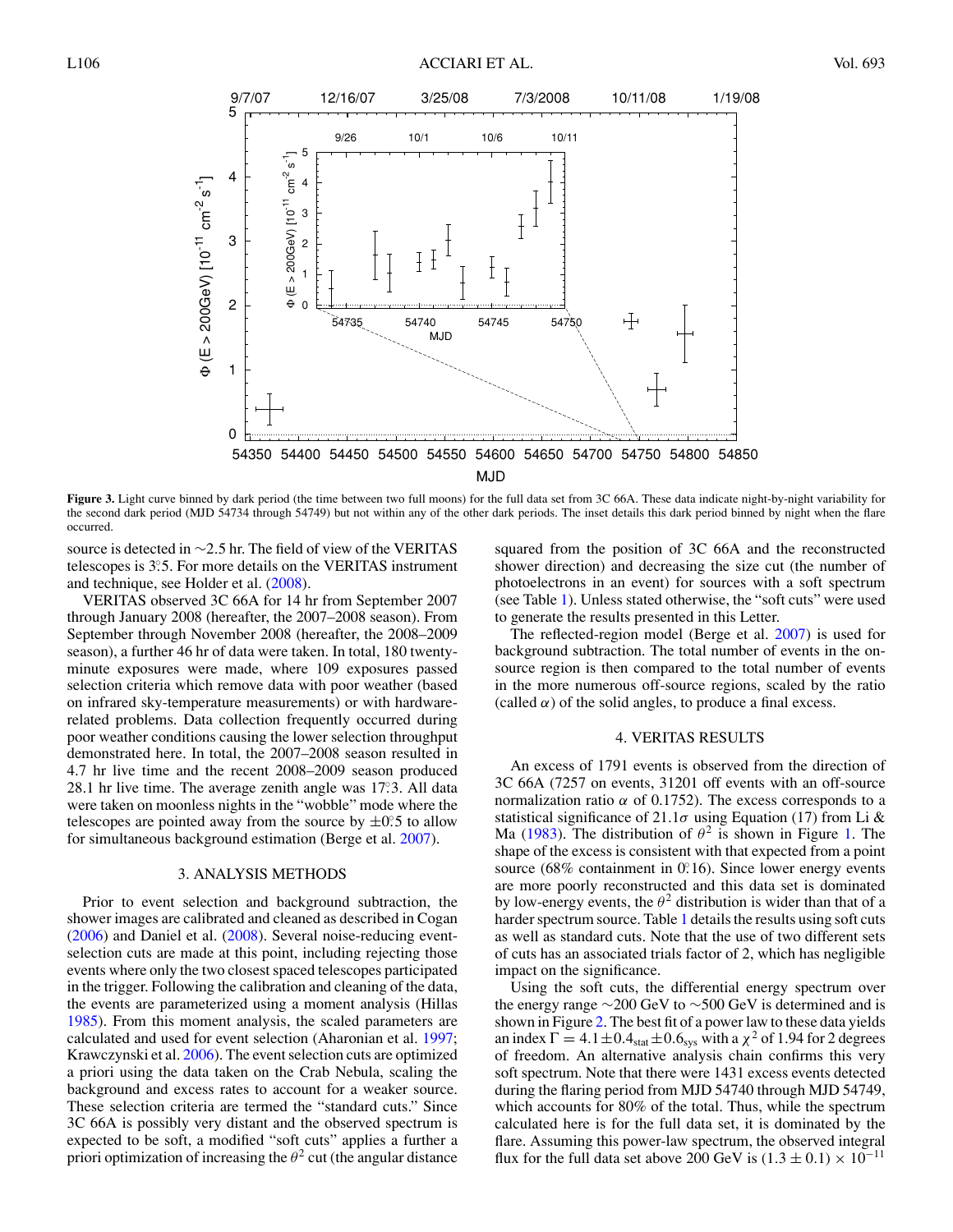

Figure 4. Smoothed significance map of 3C 66A. The location of 3C 66A is shown as an open star and 3C 66B as the closed star. The cross is the fit to the excess VHE emission resulting in a localization of  $2^{\text{h}}22^{\text{m}}41.5\pm1.7\pm6.0$ ,  $43^{\circ}02'35''.5\pm21''\pm1'30''$ . These data strongly favor 3C 66A as the source of the *γ*-ray emission at a significance level of 4*.*3*σ*. Note that the bins are highly correlated due to an integration over angular space.

cm<sup>-2</sup> s<sup>-1</sup> (6% of the Crab Nebula's flux). By comparison, the 2007–2008 season yielded a significance of 2*.*6*σ* at a lower average flux above 200 GeV of  $(3.9 \pm 1.6) \times 10^{-12}$  photons cm<sup>-2</sup>  $s^{-1}$ , which is 26% of the flux seen in 2008–2009. Figure [3](#page-3-0) shows the integral flux above 200 GeV from 3C 66A for each dark period (the time between two full moons). The highest flux seen from 3C 66A occurred on MJD 54749. A significant variability is seen only during the dark period spanning September 25 through October 10 (shown in the inset of Figure [3\)](#page-3-0), with a *χ*<sup>2</sup> probability of 0.009% for a fit to a constant flux. No statistically significant evidence for variability is seen within any of the individual nights. Fits of a constant to the nightly flux in any other dark period do not yield a  $\chi^2$  probability less than 10%.

The radio galaxy 3C 66B lies in the same field of view as 3C 66A at a separation of 0.<sup>o</sup>.12 and is also a plausible source of VHE radiation (Tavecchio & Ghisellini [2008\)](#page-5-0). With the recent detection of VHE emission from the 3C 66A/B region by MAGIC (Aliu et al. [2009\)](#page-5-0) favoring 3C 66B as the source and excluding 3C 66A at an 85% confidence level, it is important to determine which of these objects is the source of the emission reported here. Thus, a two-dimensional Gaussian shape was

fitted to the uncorrelated excess of  $\gamma$  rays, yielding a position of  $2^{h}22^{m}41^{s}6 \pm 1^{s}7$ ,  $43^{\circ}02'35''5 \pm 21''$ , with an additional systematic angular uncertainty of 90". The systematic error has been confirmed via optical pointing monitors which are mounted to each telescope. This rules out 3C 66B as the source of the VHE emission reported here at a significance level of 4*.*3*σ*. 3C 66A lies 0.01 from the fit position while 3C 66B lies 0.13 away and the total error on the fit is 0.03 (see Figure 4). In addition to fitting the full data set, fits were made to the data divided into high (*>*300 GeV) and low (*<*300 GeV) energy bands under the assumption that the high-energy emission might originate from 3C 66B, while the low-energy emission might come from 3C 66A (see Tavecchio & Ghisellini [2008\)](#page-5-0). The fit to the position did not deviate from the measurement using the full data set. Correlated variability studies utilizing optical, VHE, and HE (30 MeV to 100 GeV) bands are underway to verify 3C 66A as the source of VHE *γ* rays and will be the subject of a future paper. Further restricting the VERITAS data to observations contemporaneous with MAGIC in September to December 2007, we calculate an upper limit, assuming the reported MAGIC spectrum of  $\Gamma = 3.10$ , on the flux above 300 GeV from 3C 66B to be  $1.8 \times 10^{-12}$  photons cm<sup>-2</sup> s<sup>-1</sup>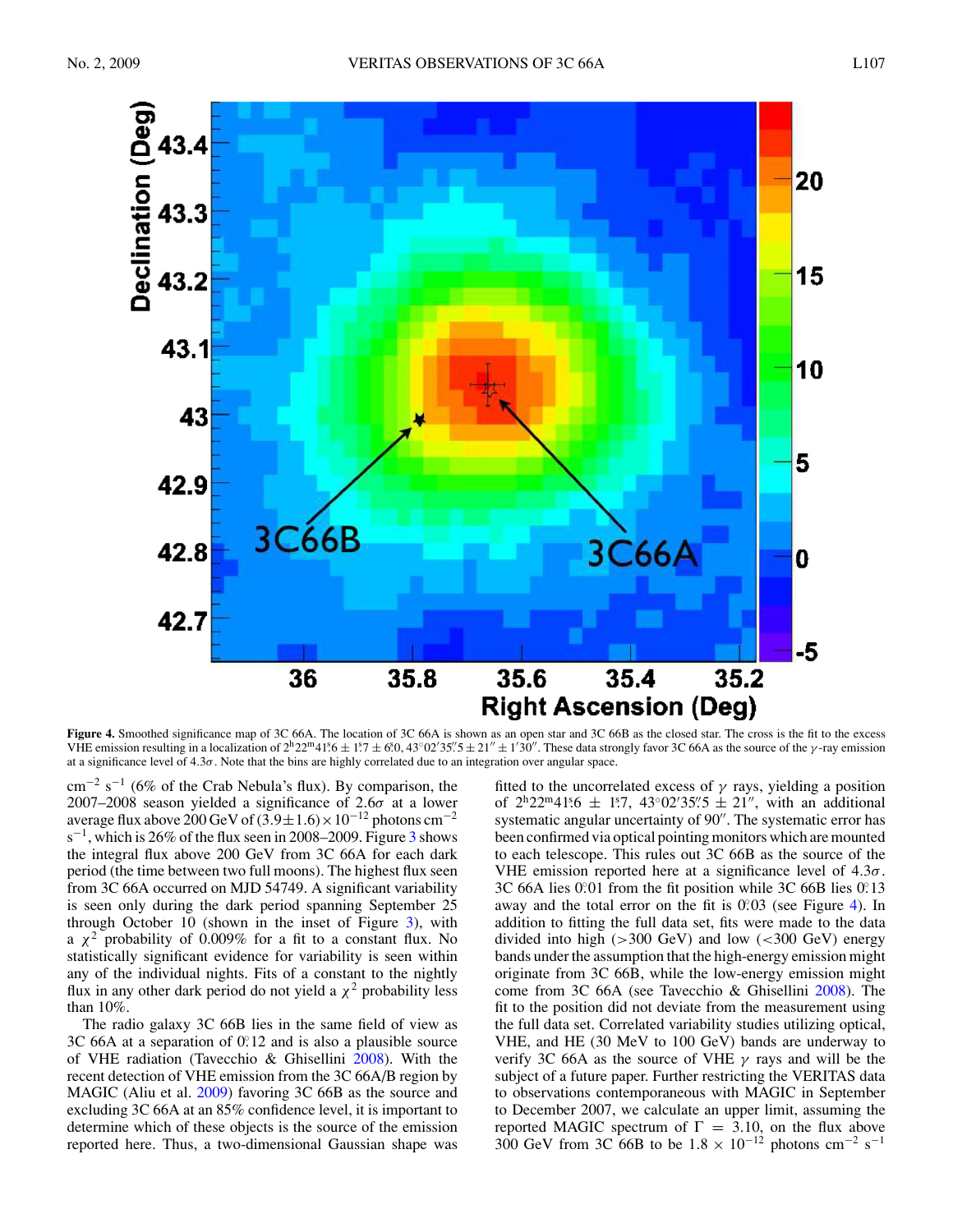<span id="page-5-0"></span>at the 99% confidence level based on ∼5 hr of data. MAGIC reported an integral flux based on a ∼50 hr exposure above 150 GeV of (7.3 ± 1.5) × 10<sup>-12</sup> photons cm<sup>-2</sup> s<sup>-1</sup> for their full data set (approximately  $1.7 \times 10^{-12}$  photons cm<sup>-2</sup> s<sup>-1</sup> above 300 GeV). Unfortunately, it is not possible to calculate a spectrum from the 2007–2008 season data due to low statistics. Although VERITAS is more sensitive ( $\sim$ 2×) than MAGIC the brief (∼5 hr) exposure on the 3C 66A/B region in 2007 does not enable a clear determination of which object was the source of VHE emission in 2007. However, based on the MAGIC flux, VERITAS expects ∼700 excess events at the location of 3C 66B in the full data set, whereas only ∼300 are detected and the latter is consistent with expectations for spill over from 3C 66A due to the VERITAS point-spread function (PSF). Therefore, if the MAGIC claims of VHE emission from 3C 66B are correct, it must have been considerably brighter in 2007 than 2008, and similarly 3C 66A must have been considerably brighter in 2008 than 2007.

#### 5. SUMMARY & CONCLUSION

VERITAS has observed the IBL 3C 66A for a total of 32.8 hr good-quality live time from September 2007 through November 2008, resulting in the detection of VHE *γ* rays with a statistical significance of 21.1*σ*. The average integral flux above 200 GeV is  $(1.3 \pm 0.1) \times 10^{-11}$  cm<sup>-2</sup> s<sup>-1</sup> (6% of the Crab Nebula's flux). The differential energy spectrum is well fitted by a soft power law with index  $\Gamma = 4.1 \pm 0.4$ <sub>stat</sub>  $\pm 0.6$ <sub>sys</sub> between 200 and 500 GeV.

It is thought that the redshift of 3C 66A is  $z = 0.444$  but this measurement is based upon a single, poorly detected line (Miller et al. 1978). A definitive measurement of the redshift is needed to determine the intrinsic spectrum of 3C 66A, corrected for EBL absorption. The extreme distance of 3C 66A, if true, will allow modelers to probe the evolution of the EBL with redshift. Assuming the current redshift measurement of  $z = 0.444$ , we calculate a de-absorbed spectrum based on the EBL models of Franceschini et al. (2008) which are based upon recent measurements from the optical to the submillimeter. The original spectrum along with the corrected spectrum can be seen in Figure [2.](#page-2-0) While this is not a definitive calculation of the intrinsic spectrum, due to the uncertainties in the redshift measurement and in the modeling of the EBL, it illustrates that the steepness of the measured spectrum could be due to the distance of 3C 66A.

The initial announcement of a detection of VHE emission from 3C 66A (Swordy 2008) prompted several other groups and instruments to also observe this object (Tosti 2008; Larionov et al. 2008). In addition, the Fermi Gamma-Ray Space Telescope

detected 3C 66A at a level higher than that reported by EGRET. The *Swift* observatory also monitored 3C 66A over this time period, in the X-ray and UV bands. A future paper by the Fermi Collaboration, VERITAS Collaboration, and multiwavelength partners will describe these results and provide details on correlated variability as well as a broadband SED for the 2008 data set.

This research was supported by grants from the U.S. Department of Energy, the U.S. National Science Foundation and the Smithsonian Institution, by NSERC in Canada, by Science Foundation Ireland, and by STFC in the UK.

#### REFERENCES

- Acciari, V. A., et al. 2008, [ApJL,](http://dx.doi.org/10.1086/592244) [684, L73](http://adsabs.harvard.edu/cgi-bin/bib_query?2008ApJ...684L..73A)
- Aharonian, F. A., Hofmann, W., Konopelko, A. K., & Völk, H. J. 1997, [As](http://dx.doi.org/10.1016/S0927-6505(96)00069-2)[tropart. Phys.](http://dx.doi.org/10.1016/S0927-6505(96)00069-2), 6, 343
- Aharonian, F. A., et al. 2000, A&A, [353, 847](http://adsabs.harvard.edu/cgi-bin/bib_query?2000A&A...353..847A)
- Aliu, E., et al. 2009, [ApJL,](http://dx.doi.org/10.1088/0004-637X/692/1/L29) 692, L29
- Berge, D., Funk, S., & Hinton, J. 2007, [A&A,](http://dx.doi.org/10.1051/0004-6361:20066674) [466, 1219](http://adsabs.harvard.edu/cgi-bin/bib_query?2007A&A...466.1219B)
- Bramel, D. A., et al. 2005, [ApJ,](http://dx.doi.org/10.1086/431294) [629, 108](http://adsabs.harvard.edu/cgi-bin/bib_query?2005ApJ...629..108B)
- Cogan, P. 2006, PhD thesis School of Physics, Univ. College Dublin
- Daniel, M. K., et al. 2008, Proc. 30th ICRC, Merida Mexico, ed. R. Caballero, J. C. D'Olivo, G. Medina-Tanco, L. Nellen, F. A. Sánchez, & J. F. Valdés-Galicia, 3, 1325
- Finke, J. D., Shields, J. C., Böttcher, M., & Basu, S. 2008, [A&A,](http://dx.doi.org/10.1051/0004-6361:20078492) [477, 513](http://adsabs.harvard.edu/cgi-bin/bib_query?2008A&A...477..513F)
- Franceschini, A., Rodighiero, G., & Vaccari, M. 2008, [A&A,](http://dx.doi.org/10.1051/0004-6361:200809691) [487, 837](http://adsabs.harvard.edu/cgi-bin/bib_query?2008A&A...487..837F)
- Gould, R. J., & Schréder, G. P. 1967, *Phys. Rev.*, [155, 1408](http://adsabs.harvard.edu/cgi-bin/bib_query?1967PhRv..155.1408G)
- Hartman, R. C., et al. 1999, [ApJS,](http://dx.doi.org/10.1086/313231) 123, 79
- Hauser, M. G., & Dwek, E. 2001, [ARA&A,](http://dx.doi.org/10.1146/annurev.astro.39.1.249) [39, 249](http://adsabs.harvard.edu/cgi-bin/bib_query?2001ARA&A..39..249H)
- Hillas, A. M. 1985, Proc. 19th ICRC, NASA Goddard Flight Center, ed. F. C. Jones, 445
- Holder, J., et al. 2008, Proc. 4th Int. Meeting on High Energy Gamma-Ray Astronomy, 657
- Horan, D., et al. 2004, [ApJ,](http://dx.doi.org/10.1086/381430) [603, 51](http://adsabs.harvard.edu/cgi-bin/bib_query?2004ApJ...603...51H)
- Krawczynski, H., Carter-Lewis, D. A., Duke, C., Holder, J., Maier, G., Le Bohec, S., & Sembroski, G. 2006, [Astropart. Phys.,](http://dx.doi.org/10.1016/j.astropartphys.2006.03.011) [25, 380](http://adsabs.harvard.edu/cgi-bin/bib_query?2006APh....25..380K)
- Kuiper, L., Hermsen, W., Verbunt, F., Thompson, D. J., Stairs, I. H., Lyne, A. G., Strickman, M. S., & Cusumano, G. 2000, A&A, [359, 615](http://adsabs.harvard.edu/cgi-bin/bib_query?2000A&A...359..615K)
- Lanzetta, K. M., Turnshek, D. A., & Sandoval, J. 1993, [ApJS,](http://dx.doi.org/10.1086/191749) [84, 109](http://adsabs.harvard.edu/cgi-bin/bib_query?1993ApJS...84..109L)
- Larionov, V. M., et al. 2008, ATel, 1759, 1
- Li, T.-P., & Ma, Y.-Q. 1983, [ApJ,](http://dx.doi.org/10.1086/161295) [272, 317](http://adsabs.harvard.edu/cgi-bin/bib_query?1983ApJ...272..317L)
- Maccagni, D., Garilli, B., Schild, R., & Tarenghi, M. 1987, A&A, [178,](http://adsabs.harvard.edu/cgi-bin/bib_query?1987A&A...178...21M) [21](http://adsabs.harvard.edu/cgi-bin/bib_query?1987A&A...178...21M)
- Miller, J. S., French, H. B., & Hawley, S. A. 1978, in Pittsburgh Conf. BL Lac Objects, ed. A. M. Wolf[e, 176](http://adsabs.harvard.edu/cgi-bin/bib_query?1978bllo.conf..176M)
- Nandikotkur, G., Jahoda, K. M., Hartman, R. C., Mukherjee, R., Sreekumar, P., Böttcher, M., Sambruna, R. M., & Swank, J. H. 2007, [ApJ,](http://dx.doi.org/10.1086/510795) [657, 706](http://adsabs.harvard.edu/cgi-bin/bib_query?2007ApJ...657..706N) Perri, M., et al. 2003, [A&A,](http://dx.doi.org/10.1051/0004-6361:20030915) [407, 453](http://adsabs.harvard.edu/cgi-bin/bib_query?2003A&A...407..453P)
- Stepanyan, A. A., Neshpor, Y. I., Andreeva, N. A., Kalekin, O. R., Zhogolev, N. A., Fomin, V. P., & Shitov, V. G. 2002, [Astron. Rep.,](http://dx.doi.org/10.1134/1.1502223) [46, 634](http://adsabs.harvard.edu/cgi-bin/bib_query?2002ARep...46..634S)
- Swordy, S. P. 2008, ATel, 1753, 1
- Tavecchio, F., & Ghisellini, G. 2008, arXiv[:0811.1883](http://www.arxiv.org/abs/0811.1883)
- Tosti, G. 2008, ATel, 1759, 1
- Weekes, T. C., et al. 2002, [Astropart. Phys.,](http://dx.doi.org/10.1016/S0927-6505(01)00152-9) [17, 221](http://adsabs.harvard.edu/cgi-bin/bib_query?2002APh....17..221W)
- Wills, B. J., & Wills, D. 1974, [ApJ,](http://dx.doi.org/10.1086/181514) [190, L97](http://adsabs.harvard.edu/cgi-bin/bib_query?1974ApJ...190L..97W)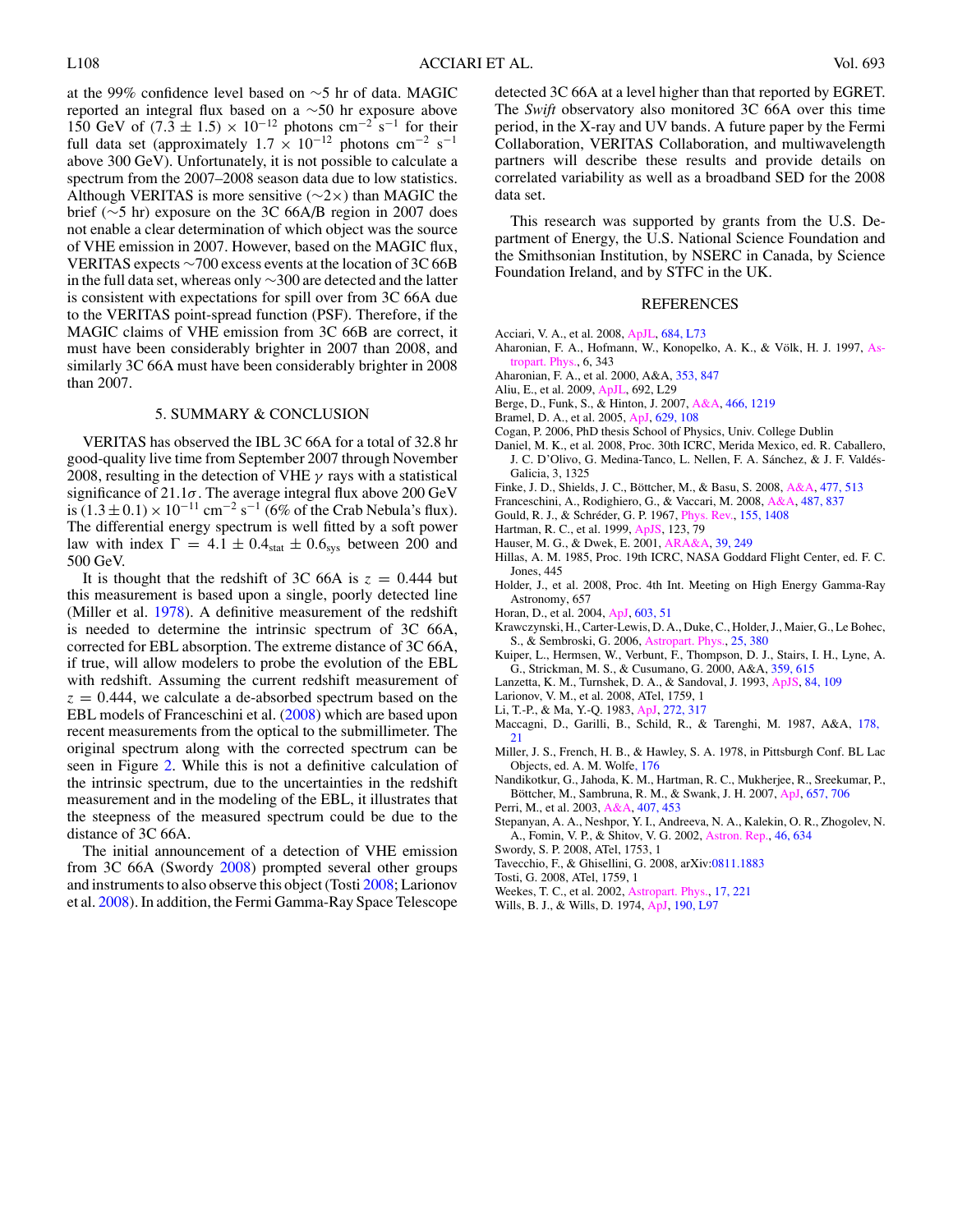## ERRATUM: "VERITAS OBSERVATIONS OF A VERY HIGH ENERGY *γ* -RAY FLARE FROM THE BLAZAR 3C 66A" [\(2009, ApJ, 693, L104\)](http://dx.doi.org/10.1088/0004-637X/693/2/L104)

In the published paper, there was an error in the calculation of the blazar's intrinsic photon spectrum. The intrinsic photon spectrum was determined from the observed VERITAS spectrum by removing the effects of *γ*-ray absorption on the extragalactic background light (EBL) using the model of Franceschini et al. [\(2008\)](#page-7-0). The de-absorbed photon spectrum reported in the article with a spectral index of  $1.1 \pm 0.4$  was erroneously calculated using a redshift of  $z = 0.5$ , not  $z = 0.444$  as stated in the text. The correct intrinsic photon index, assuming a redshift of  $z = 0.444$ , is  $1.5 \pm 0.4$ . The corrected Figure [2](#page-7-0) is presented below.

<sup>30</sup> Now at Department of Physics, Durham University, South Road, Durham, DH1 3LE, UK.

<sup>&</sup>lt;sup>31</sup> Author to whom any correspondence should be addressed.